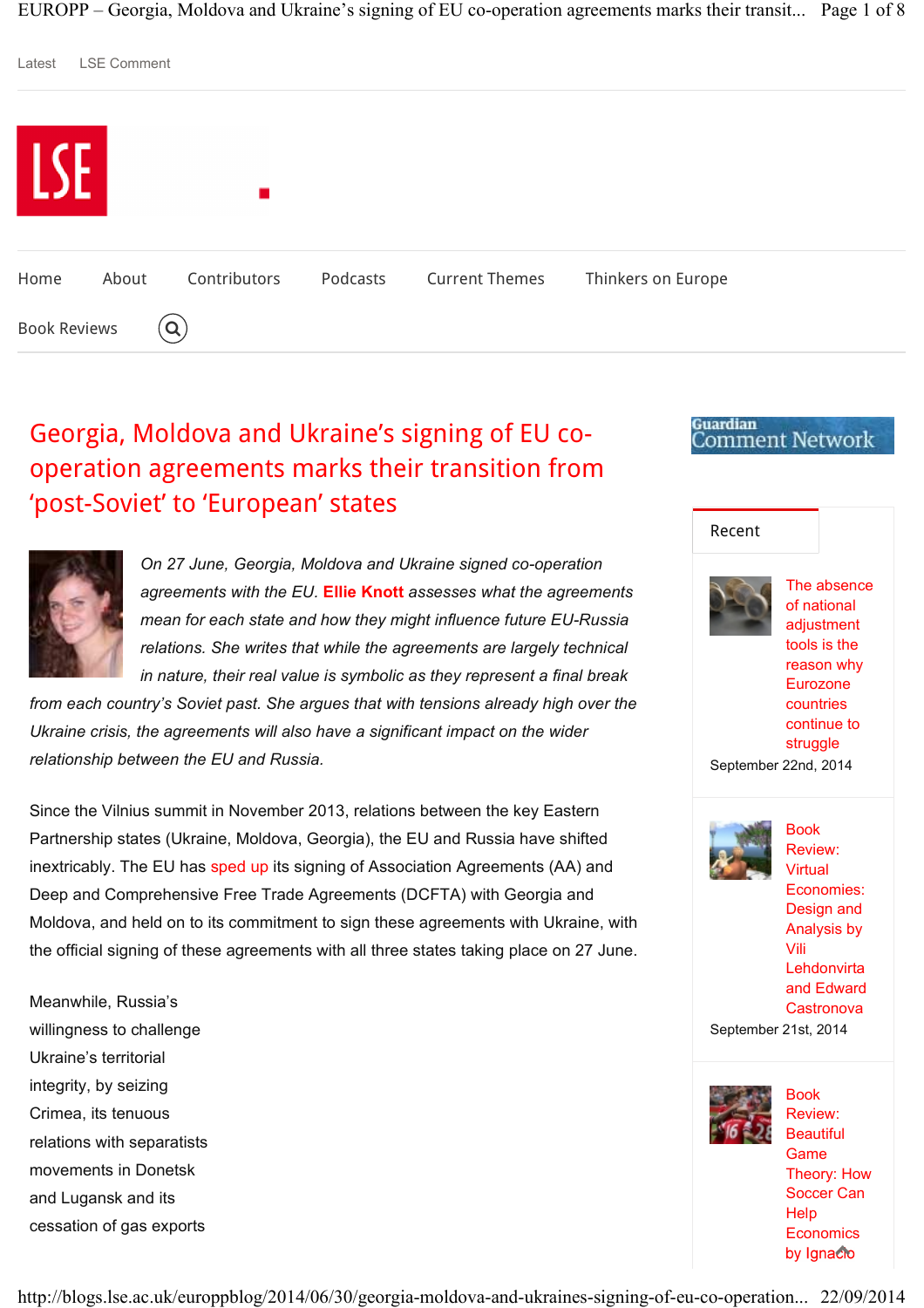EUROPP – Georgia, Moldova and Ukraine's signing of EU co-operation agreements marks their transit... Page 2 of 8

to Ukraine, have drastically changed not just the configuration of the Ukrainian state and society, but have been one of the biggest earthquakes for relations between Russia and the wider post-Soviet region.

The key question remains: why should Russia be concerned with what are essentially 1,000 page technocratic documents between



Herman Van Rompuy at the signing ceremony on 27 June, Credit: European External Action Service (CC-BY-SA-ND-NC-3.0)

Ukraine, Moldova, Georgia and the EU? As Herman Van Rompuy, President of the European Council, continues to argue, there is "nothing in these agreements, nor in the European Union's approach, that might harm Russia". Van Rompuy has been careful to use rhetoric that argues that this is not a "zero-sum game": Ukraine, Moldova and Georgia are free to have relations with Russia to whatever extent they choose, except becoming members of the Eurasian Customs Union.

To Ukraine, Moldova and Georgia, signing such agreements with the EU might not be a zero-sum game, and in fact the biggest challenge will be how to maintain relations with Russia. Yet in the way that the leaders of Ukraine, Georgia and Moldova welcomed the signing of the AA and DCFTA with the EU, it is clear that these leaders do consider the agreements to be decisive in how they situate themselves geopolitically. In an interview with CNN, the new Ukrainian President, Petro Poroshenko, remarked that "this is a civilisation choice. This is the Rubicon – when we crossed the Rubicon to Europe and left in the past our Soviet past".

The Association Agreements are therefore not just political and economic documents but, as Poroshenko described, a "symbol of faith" and "unbreakable will". Moreover, these agreements are considered to be the first step in a journey towards, as Iurie Leancă the Moldovan Prime Minister states, their "primordial/essential objective" towards becoming a "full-fledged member of this great family of the European Union". For Ukraine, Moldova and Georgia, their more formalised relationship with the EU, and the hope that this might one day be converted to membership, is more than about technocratic documents, but about being recognised as European, in status, rights and identity, and about no longer being seen as a former Soviet republic.

However the beginning of this journey of closer political and economic association with the EU, and the opening up of the free trade potential, is also the continuation of

Palacios-**Huerta** September 21st, 2014

**Subscribe** 



4,050 people like EUROPP - European Politics and Policy at LSE.



### EU Events Calendar

**Click here for this month's upcoming EU related events**

Major Commentary on Europe

- Agenda Pública
- BlogActiv.eu
- bloggingportal.eu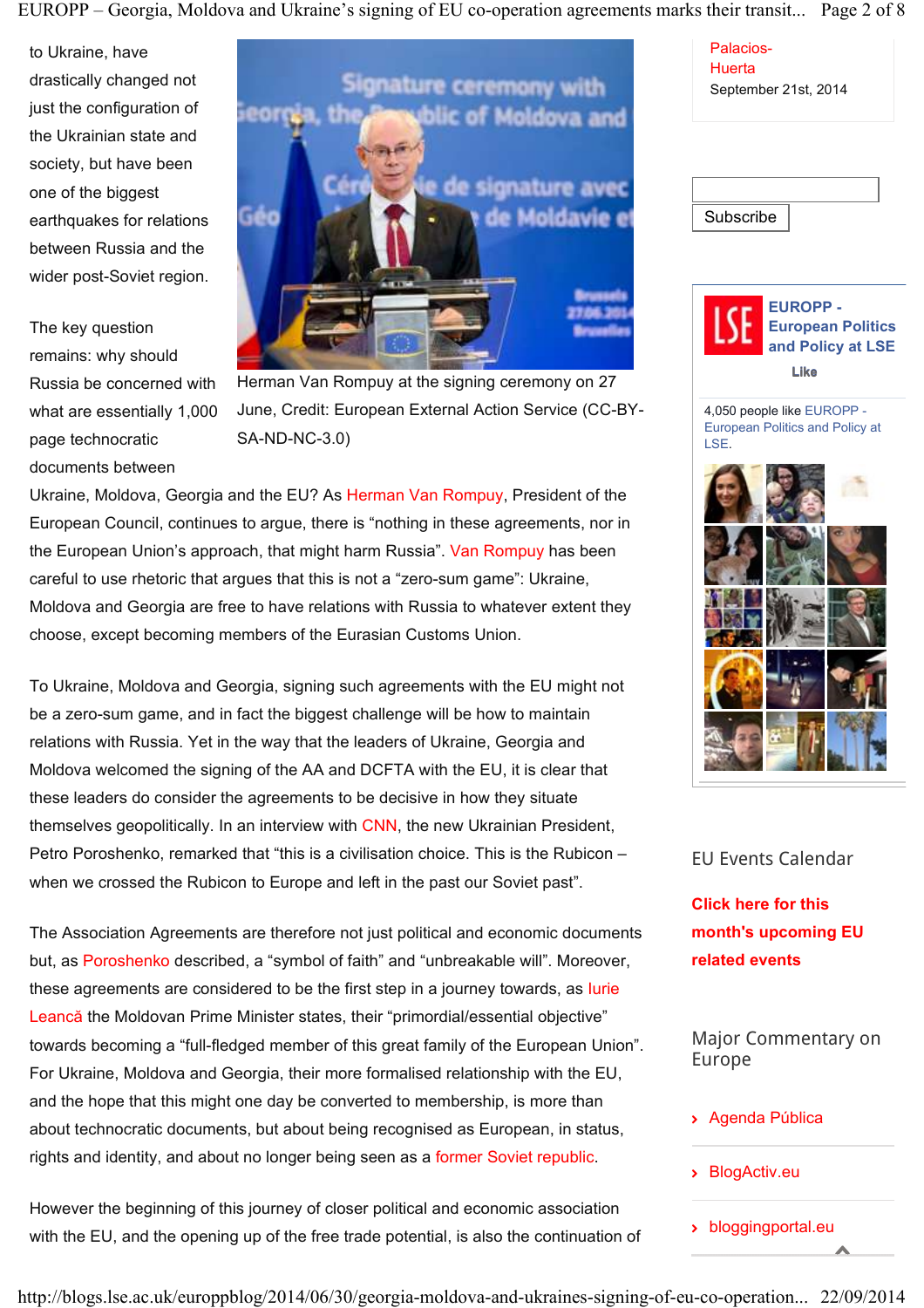EUROPP – Georgia, Moldova and Ukraine's signing of EU co-operation agreements marks their transit... Page 3 of 8

substantial uncertainty regarding how this will affect their relations with Russia. Russia is a significant trading partner for all three states, and in particular for Ukraine where Russian imports and exports exceed those of the EU. As the Table below shows, Russia is still an important trade partner for Moldova, though less for Georgia. All three states have been exposed to Russian embargos on goods, and Georgia, and more recently Moldova, have learned the importance of diversifying who they trade with.

**Table: Percentage of foreign trade with the EU and Russia in Georgia, Moldova and Ukraine**

| <b>Country</b> | Trade with the EU (%) | Trade with Russia (%)    |
|----------------|-----------------------|--------------------------|
| Ukraine        | 28.2 (€33.7 billion)  | 29.4 (€35.1 billion)     |
| Moldova        | $45.5$ (€3.1 billion) | $25.5$ (€1.7 billion)    |
| Georgia        | 27.2 (€2.2 billion)   | 5.1 ( $\in$ 0.4 billion) |

Note: The Table shows the value of exports and imports between each country and Russia/the EU, and the percentage of total trade which the EU and Russia account for in each case. Figures are from European Commission trade statistics for Ukraine, Moldova and Georgia

All three states have energy requirements which are not just dependent on Russian gas, but also on the cheap price of this gas. In Ukraine, residential customers have paid only about 25 per cent, and industrial consumers only 75 per cent, of what the gas would be worth on the European market. It is unlikely, whatever the outcome of the current Ukrainian-Russian gas crisis, that any deal going forward will lead to significant increases in this price.

This will be augmented by Ukraine's loss of the Black Sea Fleet in Sevastopol. Russia had agreed a lease with Ukraine for the naval base in Sevastopol which was key in negotiations over a reduced gas price and which Ukraine had used to offset the country's debt to Russia. However, following the annexation of Crimea, Russia tore up the Kharkiv accords, which extended Russia's lease to 2042, and which Ukraine can no longer use as a way to offset their Russian debt, the payment of which, in addition to Russia's move to increase the cost of gas, are key to areas of contention in the 2014 crisis. Gazprom, too, has shown itself to be reflective of Russia's territorial claims, given that the map they showed at their AGM included Crimea within Russian territory.

Russia also has high leverage over Georgia and Moldova's energy market. In the case of Moldova, their market is dominated by Gazprom and MoldovaGaz, of which Gazprom hold the majority of shares. Even attempts to diversify Moldova's energy dependency via the construction of the Iasi-Ungheni pipeline are unlikely, even in the best case, to provide more than a third of Moldova's gas needs, and perhaps only 5-10 per cent.

- Bruegel
- Carnegie Europe
- Cecilia Malmström
- CEPS Commentaries

- Charlemagne's Notebook

- EU Energy Policy Blog
- Eudo Cafe
- Euro Crisis in the Press
- European Council on Foreign Relations

- European Parties Elections and Referendums Network (EPERN)

- European Public Affairs
- Europedebate.ie
- EuroVote+
- FRIDE
- Global Europe
- Greece@LSE
- Hertie School of Governance blog
- Ideas on Europe
- > Lost in EUrope

 $\overline{\phantom{a}}$ 

http://blogs.lse.ac.uk/europpblog/2014/06/30/georgia-moldova-and-ukraines-signing-of-eu-co-operation... 22/09/2014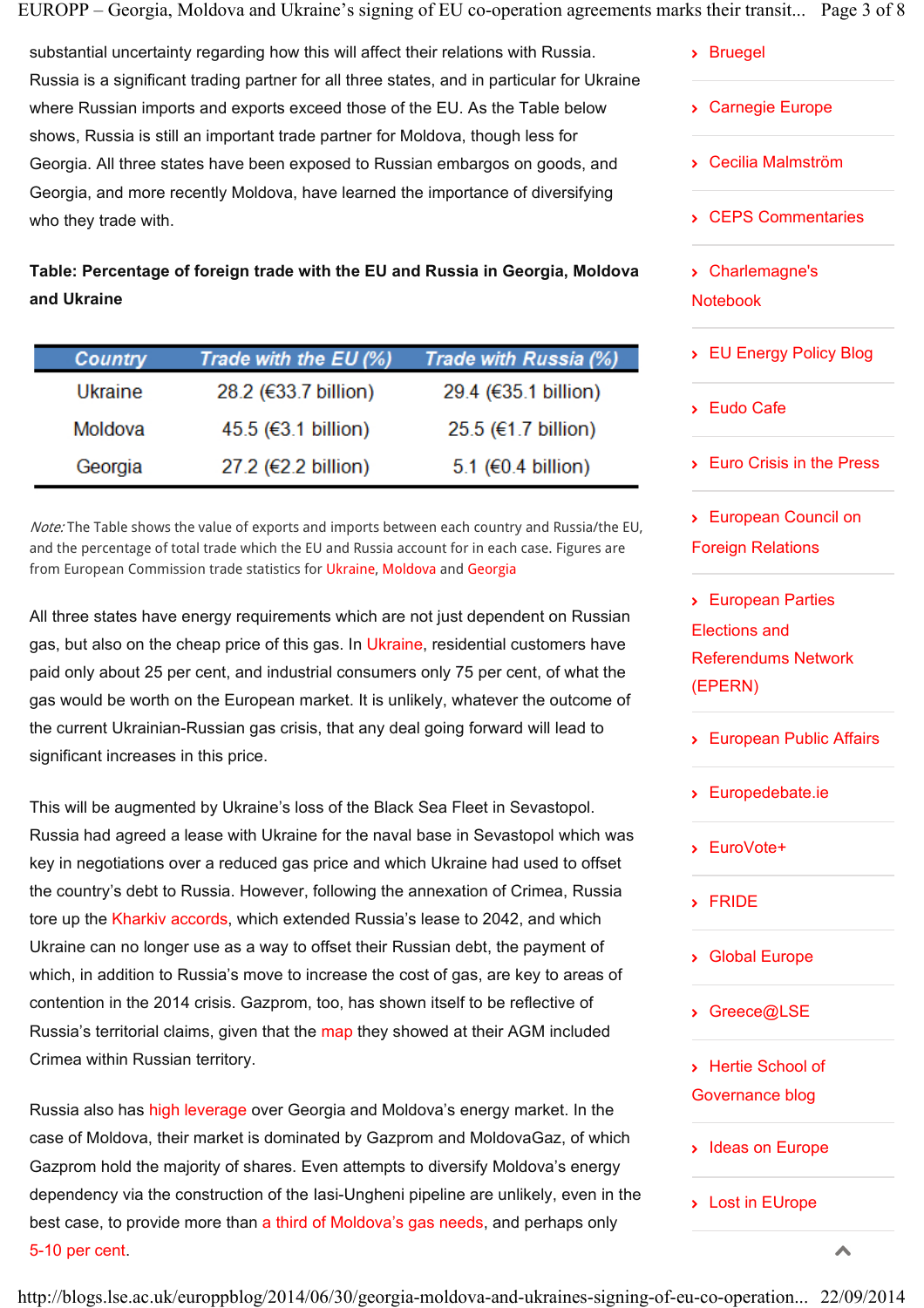EUROPP – Georgia, Moldova and Ukraine's signing of EU co-operation agreements marks their transit... Page 4 of 8

In the energy sector, there is little the EU can do to assist these states' dependence on cheap Russian gas. Many EU member-states are themselves dependent on Russian gas and those who receive their gas via pipelines through Ukraine are particularly vulnerable in the current crisis. The EU finds itself also in a tense situation with Russia over its right to reverse the flow of gas via Slovakia to service Ukraine's lack of energy, which Gazprom's CEO, Alexei Miller, claims is a "semifraudulent mechanism" because "this is Russian gas".

A second area of contention regards the proposed South Stream pipeline which is designed to "diversify gas export routes and eliminate transit risks" by bypassing Ukraine, running through the Black Sea to Bulgaria, and on to Central and Southeast Europe. The European Commission has warned Bulgaria not to go ahead with the project, which severely destabilised the current Bulgarian administration and will lead to early elections being held in October.

Beyond energy dependence, there is also the ongoing threat of territorial instability. Georgia, Moldova and, now and most prominently, Ukraine all have territorial contentions with Russia. This uncertainty and instability gives Russia leverage from the perspective of knowing that states remain paranoid about future incursions, while Russia knows also that there are limits to how far these states can progress with Europeanisation while these territorial questions remain. Indeed, Moldova and Transnistria still need to resolve whether the latter will be a part of Moldova's Deep and Comprehensive Free Trade Agreement with the EU or not. Poroshenko has argued that Crimea *is* part of Ukraine's agreement with the EU and that without the return of Crimea, "normal" relations between Ukraine and Russia will not be possible.

This year will be remembered in Ukraine, Moldova and Georgia as a year in which their relationship with the EU altered dramatically with the formalised signing of the Association Agreements and Deep and Comprehensive Free Trade Agreements. In the case of Ukraine, it will be remembered also as the year of "revolution of dignity" which led also to an unfathomable deterioration in Ukraine's relations with Russia, and as a year in which Ukraine's right to govern Crimea, and parts of Donetsk and Lugansk, began to face an unprecedented challenge.

These are challenges that Georgia and Moldova have faced since the beginning of the post-Soviet period. The EU must realise that even if it does not pitch itself to be in competition with Russia, this is a naive position which ignores the extent to which Ukraine, Moldova and Georgia, at least symbolically, see Europeanisation as reversing 'Sovietisation', and as a decoupling of their centre-periphery relations with Russia, in favour of a new centre-periphery relationship with the EU. The question now is how these states' relationships with the EU and Russia, and their own citizens too, can be managed, and in turn how the EU can manage its relationship with Russia.

## - LSEE – Research on South Eastern Europe

- Politics in Spires
- Social Europe Journal
- The European Citizen
- The Forum of European Citizens
- The President's Videos

- UCL SSEES Research Blog

## Student Commentary

- Europe's Cafe
- Polscieu
- The New Federalist

## Funded by HEIF 5

Supported by:



Knowledge Exchange

## Archive



Visitors yesterday

|     | Unique          |
|-----|-----------------|
| 948 | <b>Visitors</b> |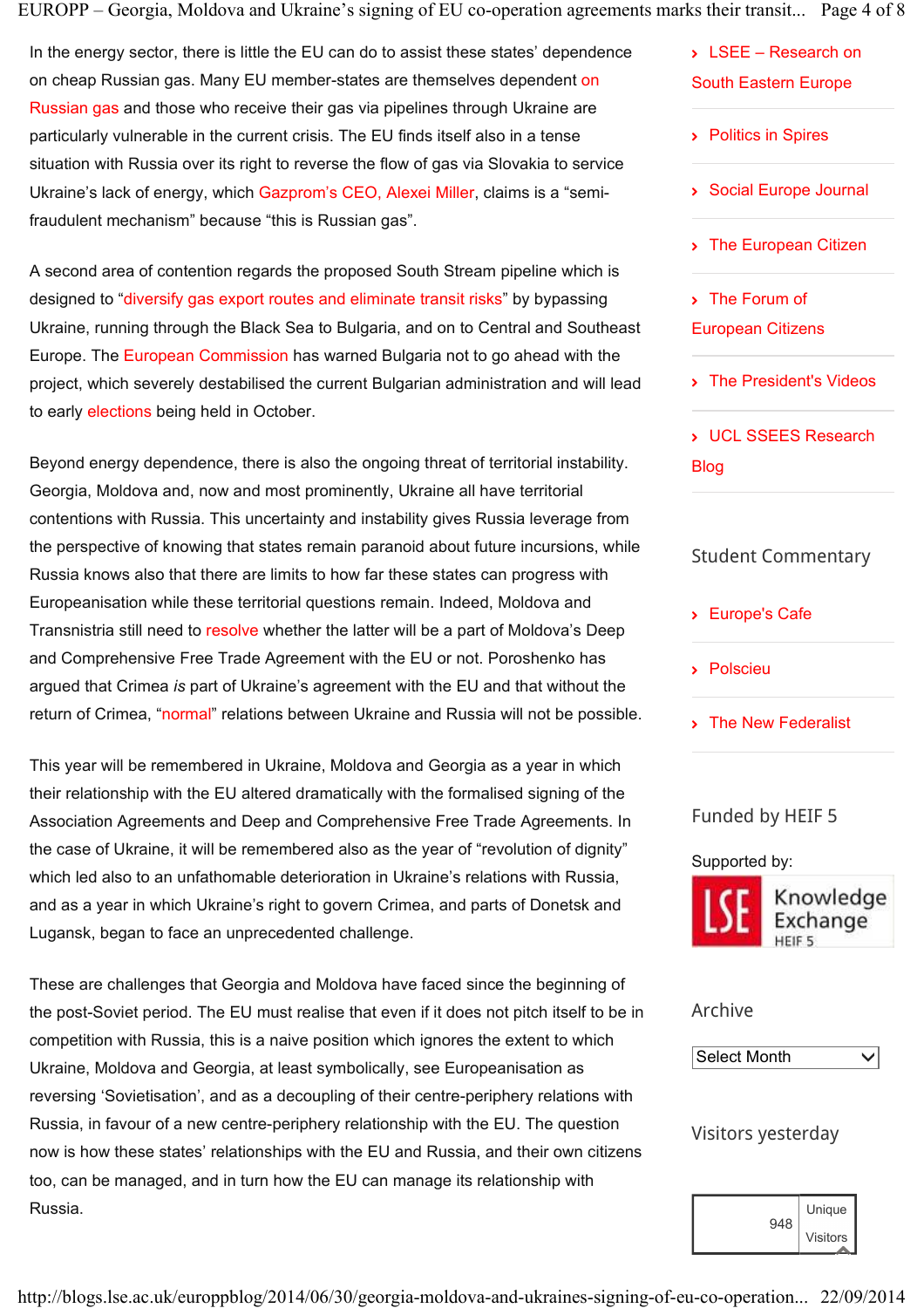EUROPP – Georgia, Moldova and Ukraine's signing of EU co-operation agreements marks their transit... Page 5 of 8

*Please read our comments policy before commenting.*

Powered By **Google** Analytics

*Note: This article gives the views of the authors, and not the position of EUROPP – European Politics and Policy, nor of the London School of Economics.*

\_\_\_\_\_\_\_\_\_\_\_\_\_\_\_\_\_\_\_\_\_\_\_\_\_\_\_\_\_\_\_\_\_

*Shortened URL for this post:* **http://bit.ly/1iRDLsz**

#### **About the authors**



**Ellie Knott** *– London School of Economics* Ellie Knott is a PhD candidate in the Department of Government at LSE researching Romanian kin-state policies in Moldova and Russian kin-state policies in Crimea. She tweets @ellie\_knott

### Share this:



## Related

EU-Russian relations have been further strained by Georgia, Moldova and Ukraine's decision to sign agreements with the EU In "Sebastian Schäffer"

Moldova is at the crossroads between Russia and the EU ahead of the Eastern Partnership summit in Vilnius In "Ellie Knott"

The Ukraine crisis has complicated Moldova's political situation ahead of signing an Association Agreement with the EU In "David Rinnert"

**B** Share / Save

June 30th, 2014 | Ellie Knott, Ukraine crisis | 1 Comment

Previous post

Next post >

## One Comment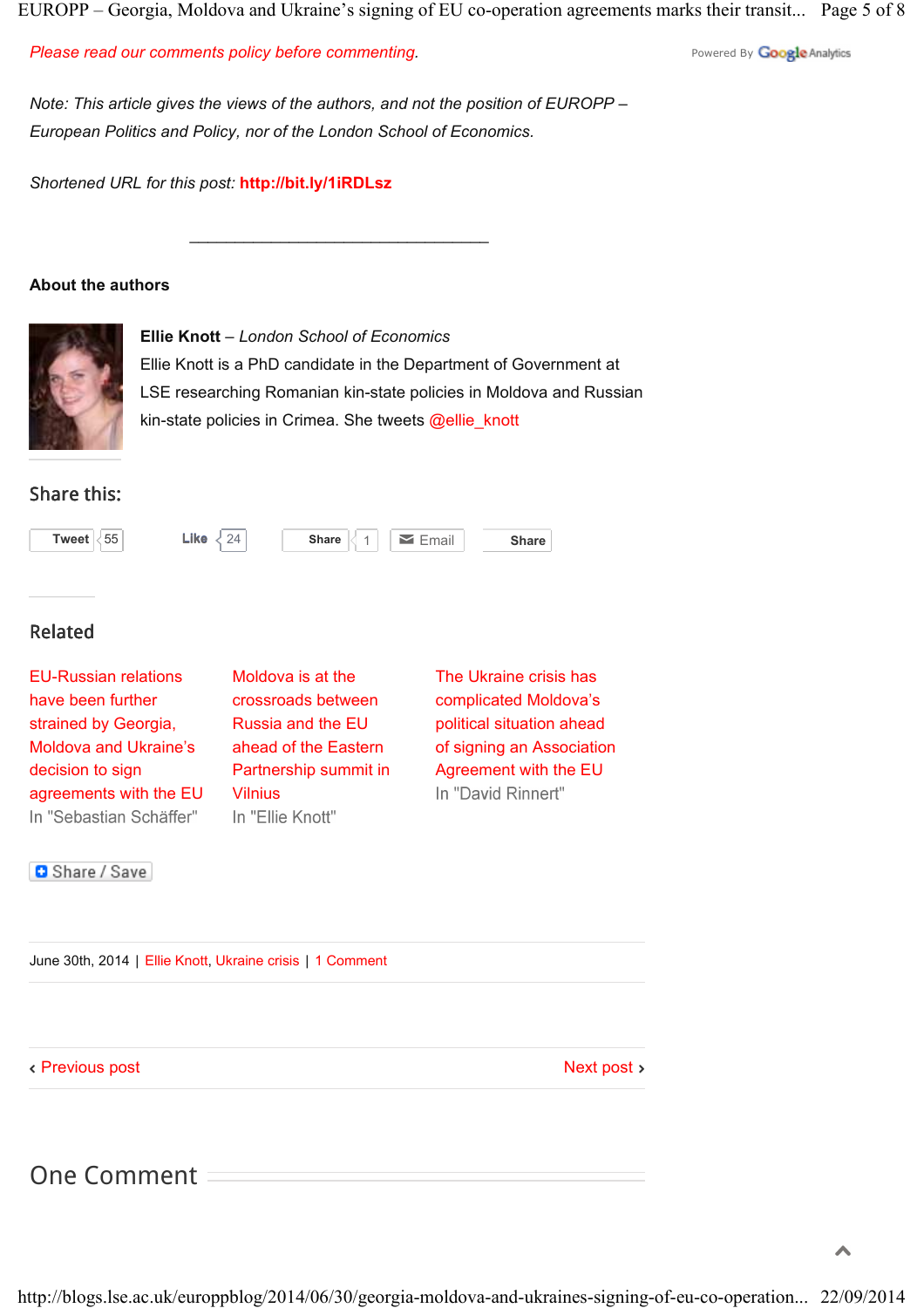EUROPP – Georgia, Moldova and Ukraine's signing of EU co-operation agreements marks their transit... Page 6 of 8

| Georgia, Moldova and Ukraine's signing of EU co-operation agreements marks their             |  |  |  |  |
|----------------------------------------------------------------------------------------------|--|--|--|--|
| transition from 'post-Soviet' to 'European' states   Eleanor Knott September 3, 2014 at 3:09 |  |  |  |  |
| pm - Reply                                                                                   |  |  |  |  |

[...] Knott On 27 June, Georgia, Moldova and Ukraine signed co-operation

agreements with the EU. Ellie Knott assesses what the agreements mean for each

state and how they might influence future EU-Russia […]

## Leave A Comment

| Name (required) | Email (required) | Website |
|-----------------|------------------|---------|
| Comment         |                  |         |
|                 |                  |         |
|                 |                  |         |
|                 |                  |         |

### **POST COMMENT**

 $\Box$  Notify me of follow-up comments by email.

 $\Box$  Notify me of new posts by email.



http://blogs.lse.ac.uk/europpblog/2014/06/30/georgia-moldova-and-ukraines-signing-of-eu-co-operation... 22/09/2014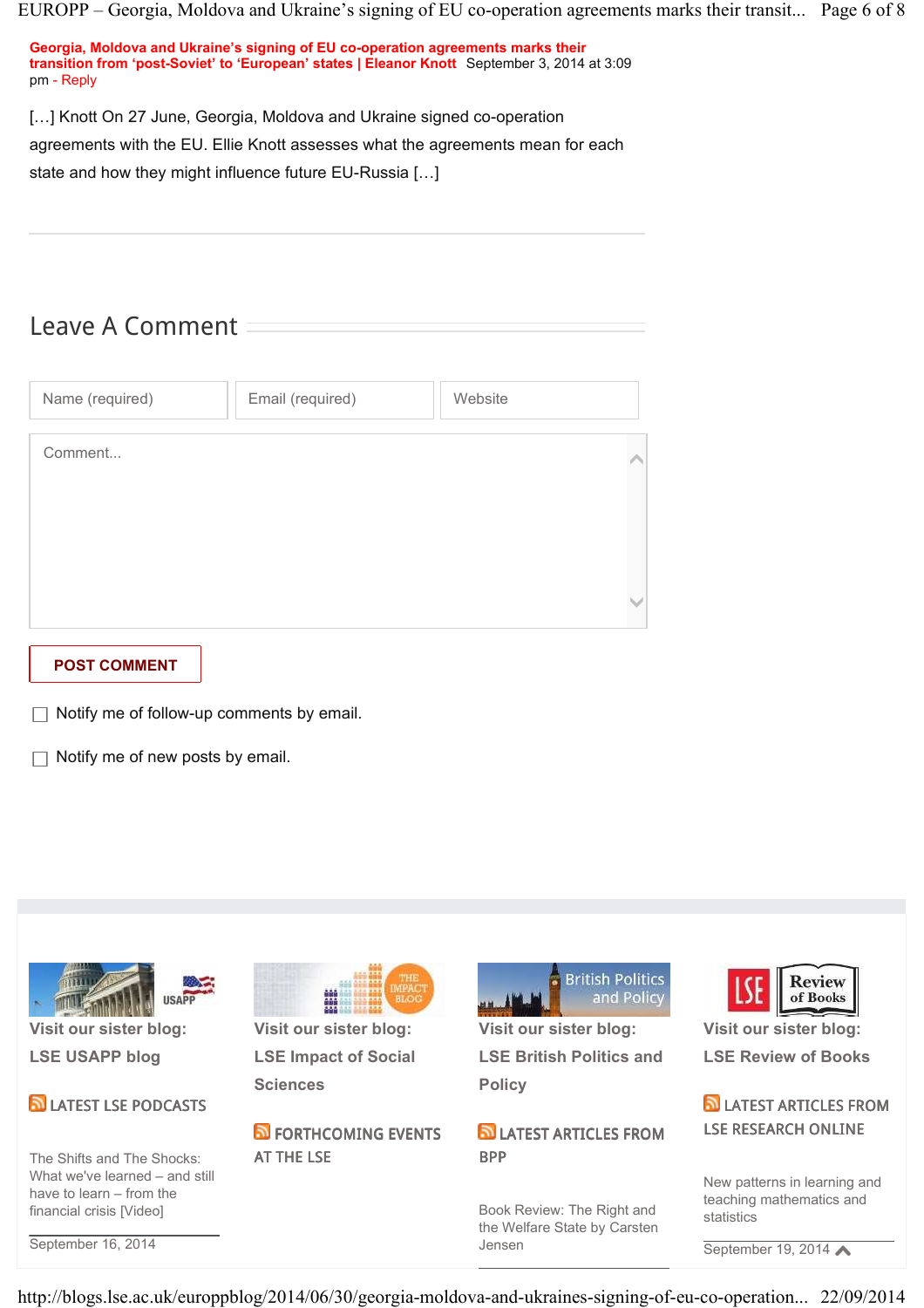#### EUROPP – Georgia, Moldova and Ukraine's signing of EU co-operation agreements marks their transit... Page 7 of 8

The Shifts and The Shocks: What we've learned – and still have to learn – from the financial crisis [Audio]

September 16, 2014

Eco\*\*2 exploring the fundamental links between ecology and economics - A theoretical framework for market ecology in finance - Theoretical Frame… [Video]

#### September 9, 2014

Eco\*\*2 exploring the fundamental links between ecology and economics - A theoretical framework for market ecology in finance - Theoretical Frame… [Audio]

September 9, 2014

Eco\*\*2 exploring the fundamental links between ecology and economics - The Collision of Economics and Ecology - Collision of Econo… [Audio]

September 8, 2014

Eco\*\*2 exploring the fundamental links between ecology and economics - The Collision of Economics and Ecology - Collision of Econo… [Video]

September 8, 2014

Supremacy or Survival? The West in the Asian Century [Audio]

August 4, 2014

Crisis without End? The Unravelling of Western Prosperity [Audio]

July 31, 2014

Emerging Africa: how the global economy's 'last frontier' can prosper and matter [Audio]

July 23, 2014

The Commonwealth at 65 – from London to Valletta [Audio]

July 21, 2014

September 21, 2014

Book Review: Advancing Electoral Integrity edited by Pippa Norris, Richard W Frank and Ferran Martínez i Coma

September 21, 2014

The decision of the majority of Scots to vote 'No' may result in even more radical constitutional change to the UK

#### September 20, 2014

A devolved government for London would be a big step towards rebalancing power in the UK

September 20, 2014

Experts react to the Scottish referendum result: The Nays have it

September 19, 2014

Political and constitutional turbulence in the UK looks set to continue to 2020

September 19, 2014

A new and fair constitutional settlement? Beware of constitutional hyper-activism

September 19, 2014

Scottish independence referendum results

September 19, 2014

Final Scottish referendum analysis: How the vote might play out

September 18, 2014

Spain is unlikely to veto an independent Scotland's EU membership

September 18, 2014

Poverty in African households: the limits of survey representations

September 19, 2014

Prescription for success - a guide to the health economy

September 19, 2014

Childbearing postponement and child well-being: a complex and varied relationship?

September 19, 2014

A tale of three villages: power, difference and locality in rural Bangladesh

September 17, 2014

Across the little divide? life histories of public and third sector "boundary crossers"

September 17, 2014

Should UK universities block access to parts of the web?

September 17, 2014

Sideways strategies: civil society-state reformist crossover activities in the Philippines 1986–2010

September 17, 2014

Pregnancy termination trajectories in Zambia

September 17, 2014

Technologies & transactions: a study of the interaction between new technology and agrarian structure in Bangladesh-Dhaka

September 17, 2014